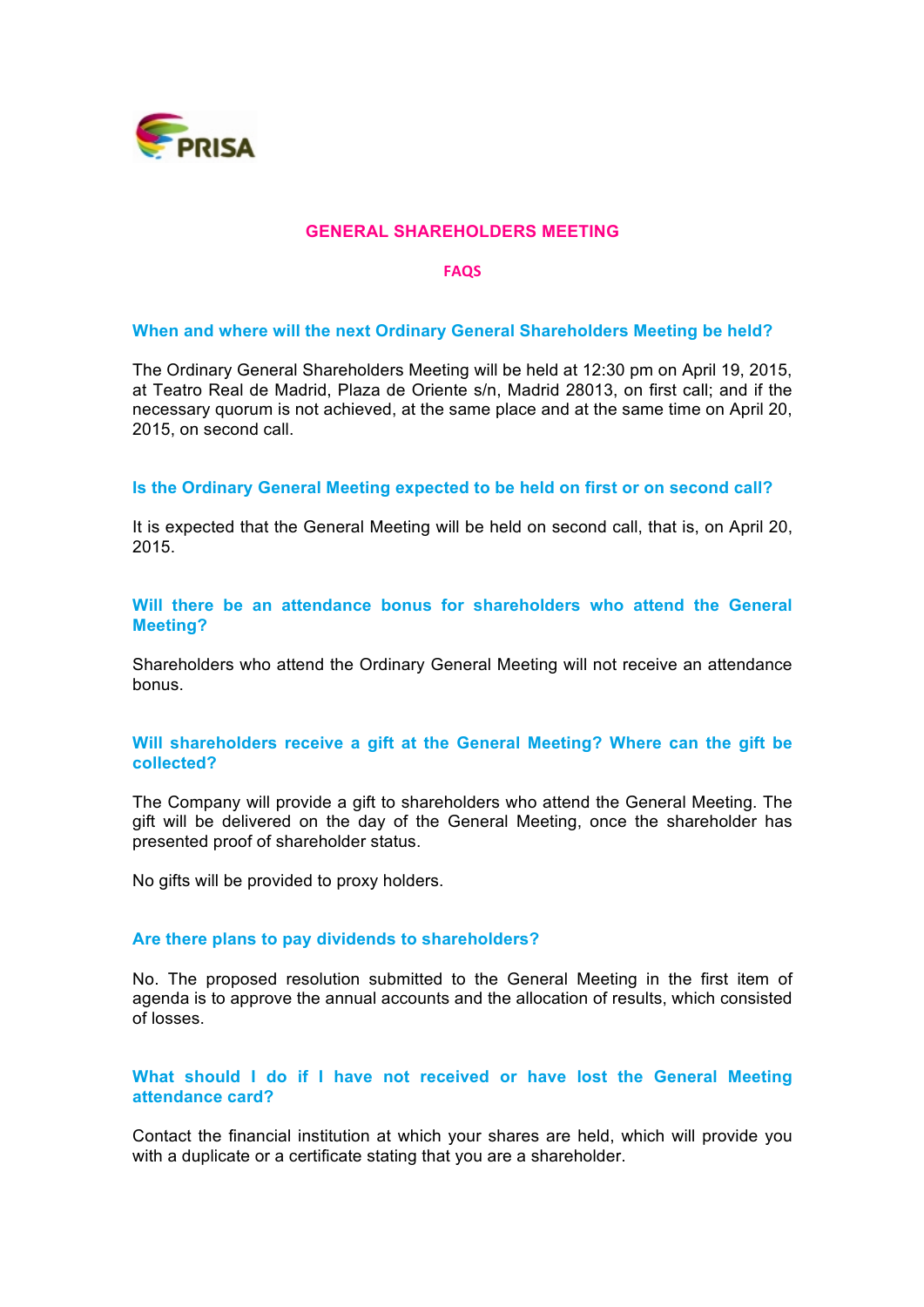## **Where should I send the proxy card?**

If you wish to appoint the Chairman of the Board or any other director as your proxy, you may deliver the card in person or send it by regular mail to the following addresses:

- The Shareholders' Office: Avda. de los Artesanos 6, Tres Cantos, 28760 Madrid.
- The Company's registered office: Gran Vía 32, 28013 Madrid

It is very important that you sign the card.

## **What documents can shareholders request?**

Before the holding of the Meeting, shareholders may request the delivery of the following documentation:

- Full text of the Annual Accounts (balance sheet, profit and loss account, statement of recognised revenue and expenses, statement of changes in equity, cash flow statement and notes thereon) and the Management Report for the 2014 financial year of the Company and its Consolidated Group, as well as the respective reports of the auditor (Item 1 of the Agenda).
- Full text of the proposal of resolutions regarding all the Agenda items that the Board of Directors presents to the General Shareholders' Meeting.
- Report issued by the Board of Directors for the purposes required under article 529 decies of the Companies Act, concerning the proposal to ratify the interim appointment of the Director Mr. Jose Luis Sainz Diaz (Item 4 of the Agenda).
- Report issued by the Board of Directors for the purposes contemplated in article 286 of the Capital Companies Act, related to the amendment of the Bylaws (Item 5 of the Agenda).
- Report issued by the Board of Directors for the purposes contemplated in article 26 of the General Shareholders Meeting Regulations, concerning the amendments to the General Shareholders Meeting Regulations (Item 6 of the Agenda).
- Report issued by the Board of Directors concerning the delegation of powers to the Board of Directors to increase share capital, with powers to exclude preemptive rights if deemed warranted, for the purposes contemplated in articles 286, 297.1.b) and 506 of the Capital Companies Act (Item 7 of the Agenda).
- Report issued by the Board of Directors concerning the delegation of authority to the Board of Directors to issue fixed income securities, both straight and convertible into shares of new issuance and/or exchangeable for shares that have already been issued, warrants, bonds and preferred shares and delegation of powers to the Board of Directors to increase capital, as well as for the exclusion of pre-emption rights, for the purposes contemplated in articles 286, 297.1.b) and 511 of the Capital Companies Act (Item 8 of the Agenda).
- Reports issued by the Board of Directors concerning the capital decrease and subsequent reverse stock split, for the purposes contemplated in articles 286 and 318 of the Capital Companies Act (Item 9 of the Agenda).
- Annual Report on Remuneration of the Directors, for the purposes contemplated in article 541 of the Capital Companies Act and article 12.2 of Orden ECC/461/2013 (which is submitted to nonbinding vote under Item 10 of the Agenda).
- Report issued by the Board of Directors on the amendments to the Board of Directors Regulation for the purposes contemplated in article 528 of the Capital Companies Act (Item 11 of the agenda, for information purposes).